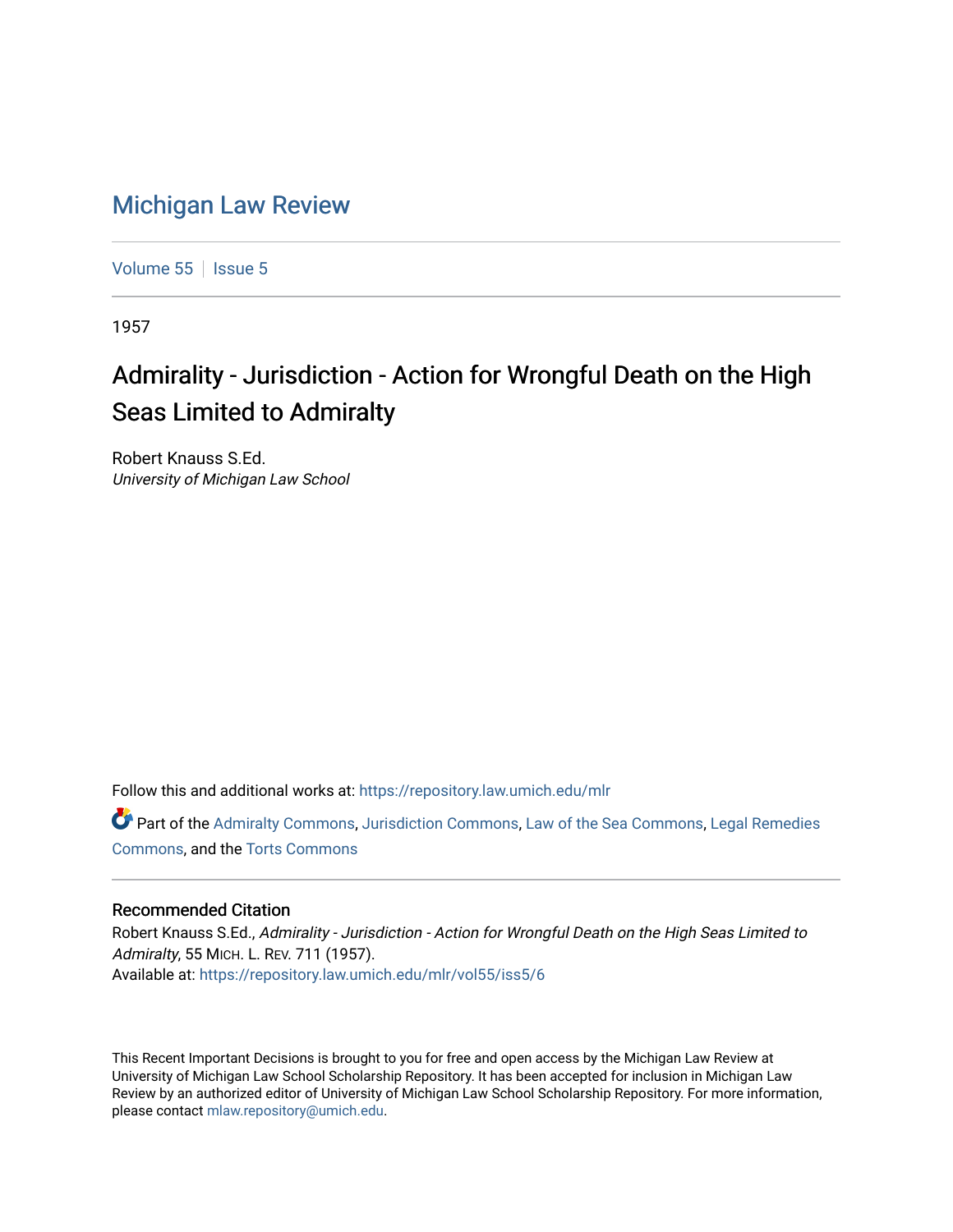## RECENT DECISIONS

ADMIRALTY-JURISDICTION-ACTION FOR WRONGFUL DEATH ON THE HIGH SEAS LIMITED TO ADMIRALTY-Plaintiff as widow and administratrix seeks damages from the United States for the alleged wrongful death of her husband on the high seas. Action was brought at law under the Federal Tort Claims Act.1 Government's motion to dismiss was sustained. There is no common law cause of action for wrongful death on the high seas. The federal Death on the High Seas Act2 gives a remedy to the representative only "in Admiralty," and thus jurisdiction is lacking at law in the district court. *Kunkel v. United States,* (S.D. Cal. 1956) 140 F. Supp. 591.

Maritime jurisdiction, given to the Federal Government by the Constitution,<sup>3</sup> has, since the first Judiciary Act of 1789, been shared with state courts.4 The current act provides that "the district courts shall have original jurisdiction, exclusive of the courts of the States, of: any civil case of admiralty or maritime jurisdiction, saving to suitors in all cases all other remedies to which they are otherwise entitled."5 The effect of the saving-tosuitors clause has been to provide a choice of tribunals for plaintiffs bringing suits under maritime law. An action may be brought in admiralty court or, if only a common law damage remedy is sought, the action may be heard in a state or federal court with a jury. Contrary to the interpretation of the principal case, the clause has not ordinarily been held to save to suitors only common law causes of action. The admiralty courts do have exclusive jurisdiction for a libel in rem (an action against the vessel), as this was not a common law remedy;<sup>6</sup> but personal actions-even those based on a substantive maritime right-may be heard in any court where jurisdiction is obtained over the person.7 For example, such common law maritime rights as maintenance and cure8 (a duty on the master to provide for the maintenance and cure of seamen who fall sick or are injured in the service of the ship) and unseaworthiness<sup>9</sup> (an implied warranty to seamen that ship and equipment are free from defect) may be brought as personal actions at law in state courts or federal courts as well as in admiralty. These actions were traditionally brought in admiralty courts, yet the saving-to-suitors clause afforded an opportunity to use a common law damage remedy in any court

128 U.S.C. (1952) §§2671 to 2680.

2 41 Stat. 537 (1920), 46 U.S.C. (1952) §§761 to 768.

3 U.S. CoNsr., art. III, §2.

4 l Stat. 76 (1789).

IS 28 U.S.C. (1952) §1333 (1).

<sup>6</sup>The Moses Taylor, 4 Wall. (71 U.S.) 411 (1866).

'1 See, 1 BENEDicr, ADMIRALTY, 6th ed., 35 (1940), and ROBINSON, ADMIRALTY 22 (1939), for discussions on the choice of remedies in maritime law.

SLeon v. Galceran, 11 Wall. (78 U.S.) 185 (1870); Cuccia v. United States Shipping Board, (N.Y. 1928) 1928 A.M.C. 435; Compton v. Hammond Lumber, (Ore. 1936) 1936 A.M.C. 552, revd. 1936 A.M.C. 844.

<sup>9</sup>Larson v. Alaska Shipping Co., 96 Wash. 665, 165 P. 880 (1917). See The Osceola, 189 U.S. 158 (1903), for discussion of unseaworthiness, maintenance and cure, and a general history of maritime law.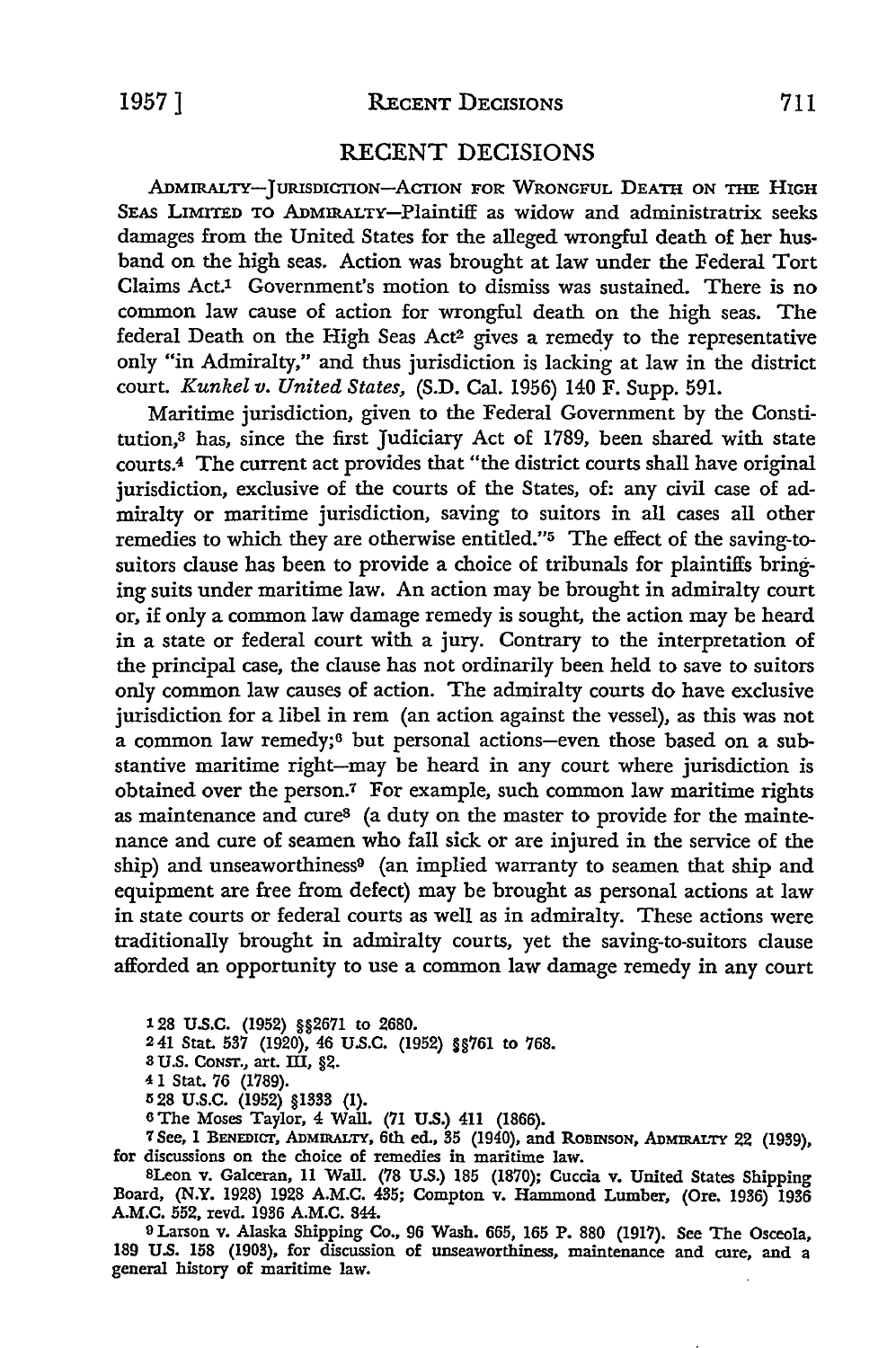having jurisdiction over the parties. The Seamen's Act of 192010 added to the substantive maritime law by giving seamen various new rights. For the first time seamen were given an action for injury due to negligence, and their representatives were given an action for wrongful death. According to the statute, these new rights could be enforced by personal actions at law in state and federal courts, but the Supreme Court in a situation analogous to that of the principal case held that admiralty jurisdiction is open to the adjudication of all maritime cases as a matter of course according to the Constitution. The Court also held that a resort to common law remedies is a matter of grace stemming from the judiciary acts and the pattern of maritime jurisdiction which has grown up in this country.11 The federal Death on the High Seas Act (DHSA) provides that "whenever the death of a person shall be caused by wrongful act . . . on the high seas . . . the personal representative of the decedent may maintain a suit for damages in the district courts of the United States, in admiralty ... against the vessel, person, or corporation which would have been liable if death had not ensued."<sup>12</sup> The principal case interprets the clause "may maintain a suit . . . in admiralty" as limiting the remedy for a wrongful death action exclusively to admiralty courts.13 State and federal courts have split on this interpretation. The contrary view is that Congress provided a right of action which may be enforced in any court, and in addition, the wrongful death action may be enforced in admiralty with all admiralty remedies including a libel in rem.14 The Seamen's Act was passed a few months prior to the DHSA. Nothing appears in the language of the DHSA, the committee reports, or the *Congressional Record* to indicate that Congress intended the remedies of the two acts to vary.15 Thus a seamen has a complete choice of

10 41 Stat. 988 (1920), 46 U.S.C. (1952) §688 (often referred to as the Seamen's Act of 1920 or the Jones Act).

<sup>11</sup>Panama Ry. v. Johnson, 264 U.S. 375 at 390 (1924). State courts were held to have jurisdict\_ion also in Panama Ry. v. Vasquez, 271 U.S. 557 at 560 (1926). "This nave jurisdiction also in Fanama Ky. v. vasquez, 271 0.3. 357 at 300 (1320). This clause . . . [the saving to suitors clause] . . . has always been construed as permitting substantive rights under the maritime law . . . to substantive rights under the maritume law . . . to be asserted and enforced in actions in personam according to the course of common law . . . [a]nd it uniformly has been regarded as permitting such action to be brought in state courts, as the possessor of the right may elect."

12 41 Stat. 537 (1920), 46 U.S.C. (1952) §761.

13 *Accord:* Higa v. Transocean Airlines, (9th Cir. 1955) 230 F. (2d) 780; Wilson v. Transocean Airlines, (N.D. Cal. 1954) 121 F. Supp. 85; Iafrate v. Compagnie Generale Transatlantique, (S.D. N.Y. 1952) 106 F. Supp. 619; Birks v. United Fruit, (S.D. N.Y. 1930) 48 F. (2d) 656; Egan v. Donaldson Atlantic Lines, (S.D. N.Y. 1941) 37 F. Supp. 909; Echavarria v. Atlantic & Caribbean Steam Navigation, (E.D. N.Y. 1935) 10 F. Supp. 677; Dall v. Cosulich Societa Triestina Di Navigazione, (S.D. N.Y. 1928) 1936 A.M.C. 359.

14 Sierra v. Pan American World Airways, (D.C. Puerto Rico 1952) 107 F. Supp. 519; Bugden v. Trawler Cambridge, 319 Mass. 315, 65 N.E. (2d) 533 (1946); Wyman v. Pan American Airways, 181 Misc. 963, 43 N.Y.S. (2d) 420 (1943), affd. 293 N.Y. 878, 59 N.E. (2d) 785 (1944), cert. den. 324 U.S. 882 (1945); Batkiewicz v. Seas Shipping, (S.D. N.Y. 1943) 53 F. Supp. 802; Choy v. Pan American Airways, (S.D. N.Y. 1941) 1941 A.M.C. 483; Elliott v. Steinfeldt, 254 App. Div. 739, 4 N.Y.S. (2d) 9 (1938); The Saturnia, (S.D. N.Y. 1936) 1936 A.M.C. 469.

15 59 CONG. REc. 4482 (1920); s. Rep. 216, 66th Cong., (1920); H. Rep. 264, 66th Cong. (1920).